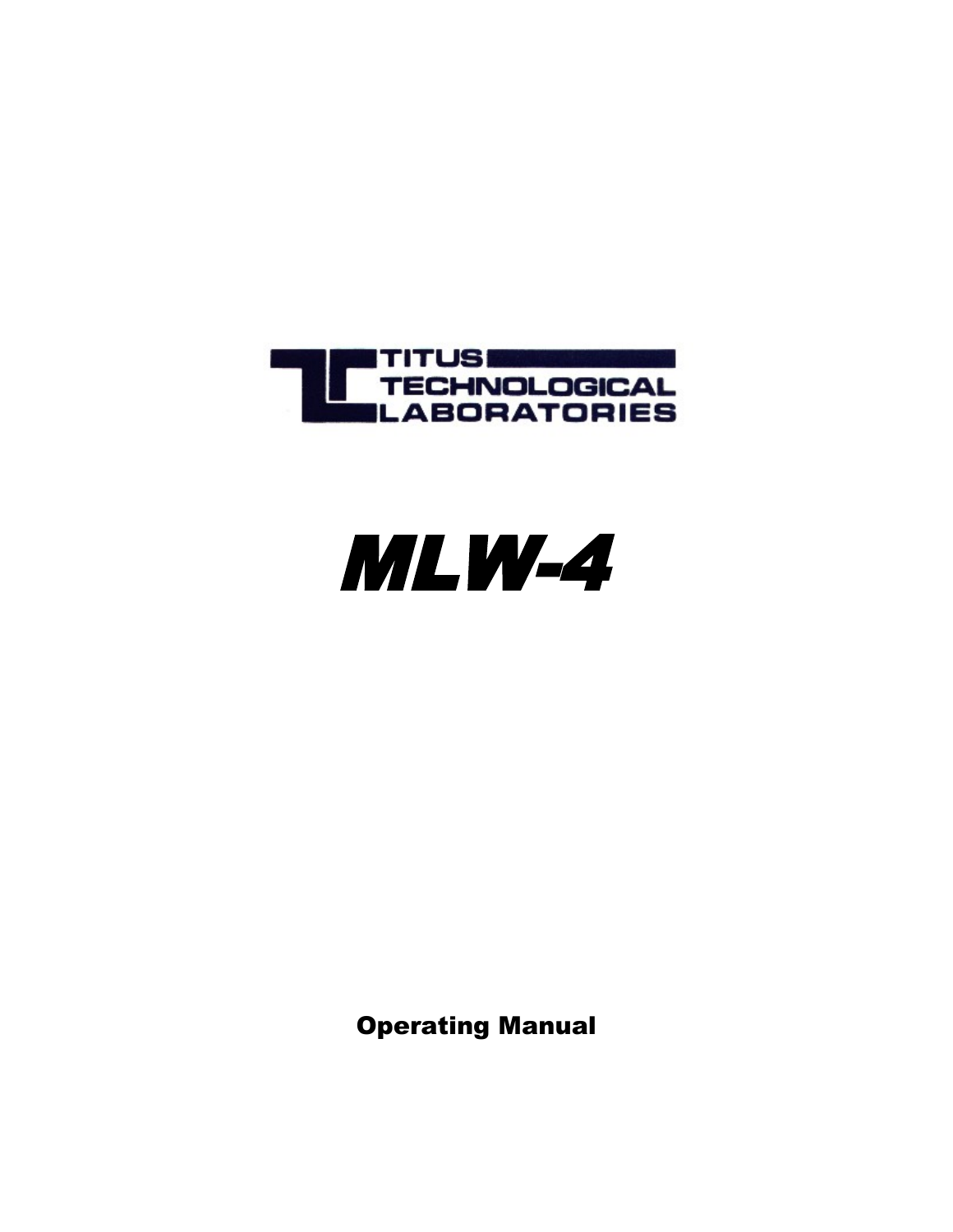### Introduction

The Titus Technological Laboratories *MLW-4* was inspired by years of products like the MLW-1, MLW-2, MLW-8, and The Last Word (I and II). The features of the *MLW-4* make it the superior choice for automatic mono, stereo and alternate channel routing.

The *MLW-4* can be used for simple correction of a problem with an input source but be used to integrate EANS broadcast tests and emergency notices, testing of audio sources prior to putting them on the air, AND control of audio for an alternate programming source or even monitoring and control of an AM and FM stereo facility with one box!

Almost all of the automatic functions are programmed via the front panel push buttons including time delays, sequencing, and relay functions. All programming is stored internally in non-volatile ram.

The *MLW-4* is primarily designed for the main audio path, both main channel programming (Primary outputs) and can be located either at the studio end or the transmitter end to provide automatic audio redundancy paths.

The inputs to the *MLW-4* are unity gain inputs balanced, bridging. The output levels are unity as well. The outputs are crossed balanced differential drivers capable of driving 600 ohms or greater.

Manual control provides the user with selection of which source is on the air, and how that source is treated. Automatic routing to another source with an error condition (loss of channel or silence of the source) is also accommodated with threshold which is preset at approximately 24 dB below operating level.

The secondary outputs follow the main Primary outputs channels as an alternate primary output.

One of the features of the *MLW-4* is the ability to have three different time delays. One is the time delay for "channel fill" (Sequence 3). Another is the time delay before changing sources and the third is the time delay before returning to the original source after it returns. The time delays are user programmable in 1 second increments. Since there is an internal real time clock the time delays are quite accurate.

Remote control via the DB-25 provides the user with manual remote control of which source is on line and full relay outputs (dry closure) of either which sources are ACTOVE or which preset is currently on line. This is selectable via the programming menu.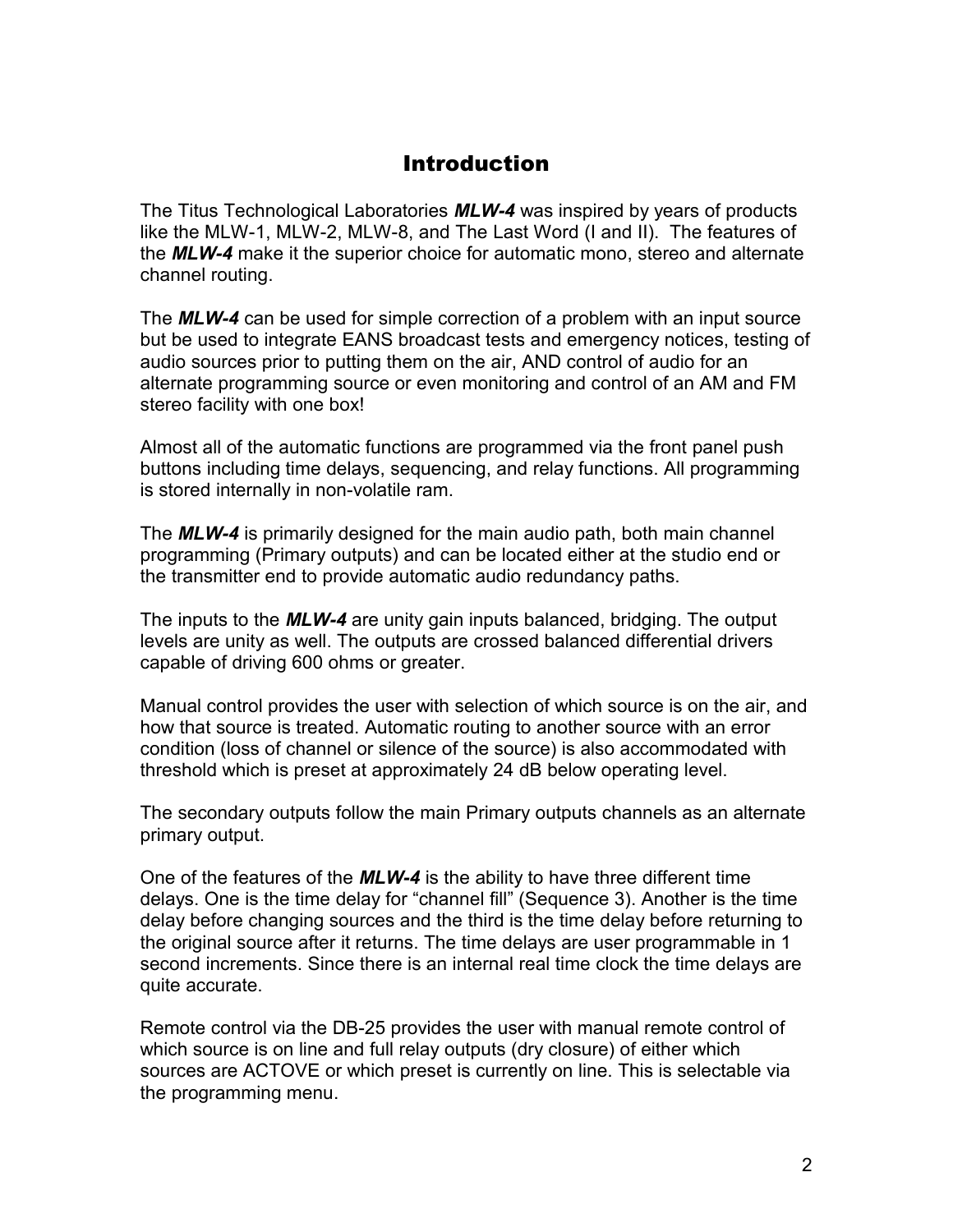The *MLW-4* is also capable of being controlled via a LAN or Internet connection. Hooking up the RJ45 connector on the rear of the unit to your network with DHCP active will allow the *MLW-4* to obtain an IP address for the unit.

The *MLW-4* can be controlled via the internet. It contains it's own web server with web page control functions and monitoring.

The front panel of the *MLW-4* provides metering and programming messages on an LCD display. Active source LEDs are also provided. Unique to the *MLW-4* is a headphone jack and pushbutton volume controls. Using the source selection control the user can monitor any of the input sources using a pair of headphones. The "MODE" pushbutton lets the user select between headphone balance and volume using the same knob.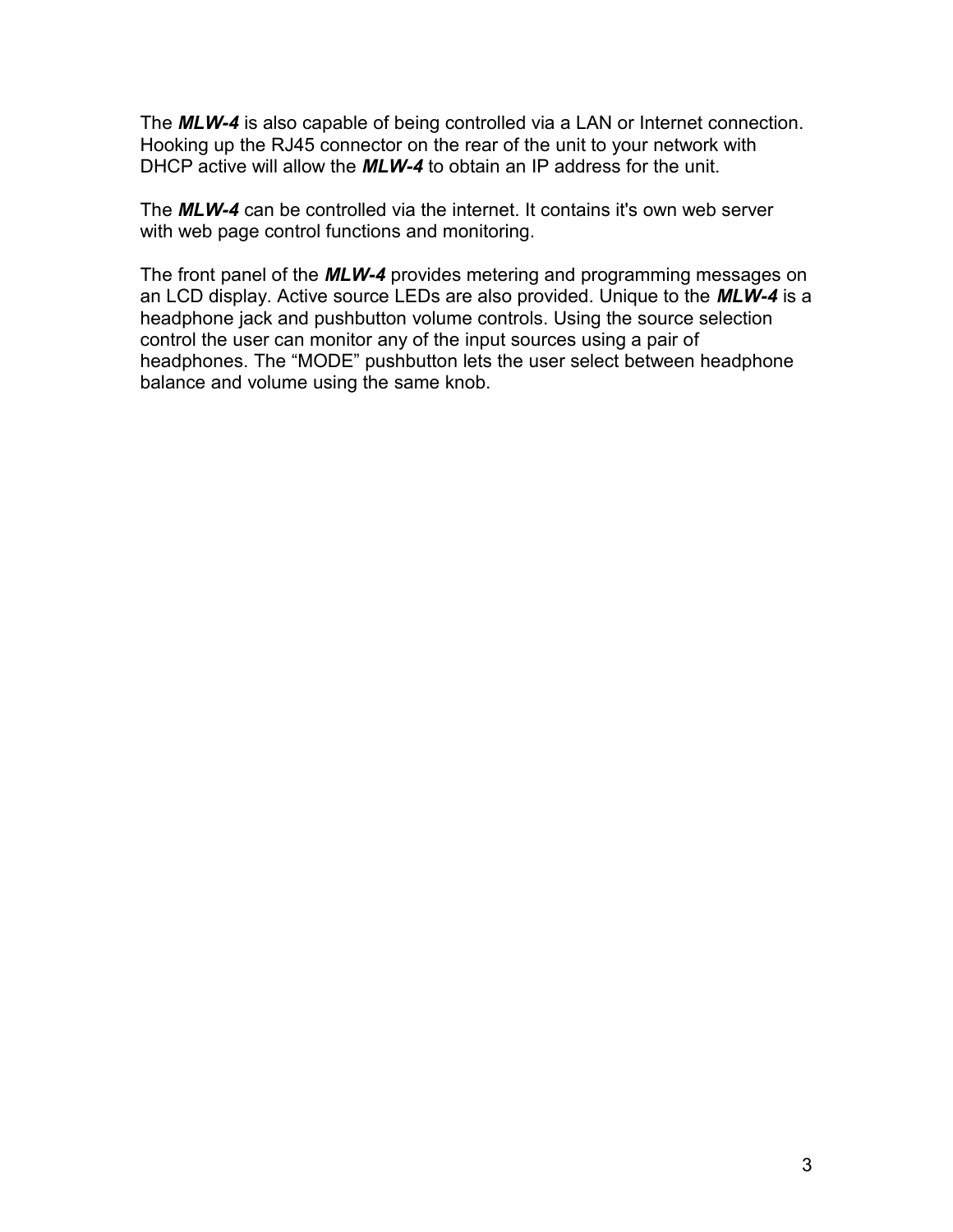## **OPERATION OF THE MLW-4**

The *MLW-4* will need to be configured for the specific needs of the station. All conditions should be tested prior to putting the *MLW-4* on line as there may be unexpected results from some operating conditions. When operating in either the programming mode or the manual mode the *MLW-4* will NOT respond to error conditions on the inputs.

There is a "1/2 Look Ahead" mode that has the *MLW-4* look at the next source and see if it exists. If it doesn't then the *MLW-4* will not bring up that source.

The "1/2/3/4" Cascade mode" has the *MLW-4* keeping a watch the and when the error is removed then switch back to that source. Thus the *MLW-4* will always be looking for audio on one of it's eight audio inputs and put that source on line.

There is a priority arrangement for the *MLW-4* sequencing. The *MLW-4* will always look to the lowest number input that is valid and bring it up. For example if Source 1 and Source 4 were active and Source 1 goes silent then the *MLW-4* will put Source 4 on line after the preset silence time delay (set by the user via the front panel). As soon as Source 1 returns then the *MLW-4*, after the preset recover time delay will bring up Source 1.

#### **MENU:**

To get to the *MLW-4* menu simply press the "ENTER" button in the center of the 5 pushbuttons on the front panel. When pressed you have a choice of three actions.

If you press the left button you will enter the "MANUAL" mode.

In MANUAL mode each PRESET button you press will put the various Sequence conditions on the outputs (see the section on Sequence Modes). The unit will not respond to any error conditions but will indicate which sources are active and which are currently on the outputs. The metering will indicate the audio present on the selected outputs (metering follows outputs).

If you press the right button you will enter the "AUTOMATIC" mode.

In AUTOMATIC mode the *MLW-4* will respond automatically to each error condition and time delay as programmed in the Setup programming. Again, metering follows the outputs. Sources that have audio will show in the "Active Source" window.

If you press "ENTER" button you will enter the "SETUP and PROGRAMMING" mode.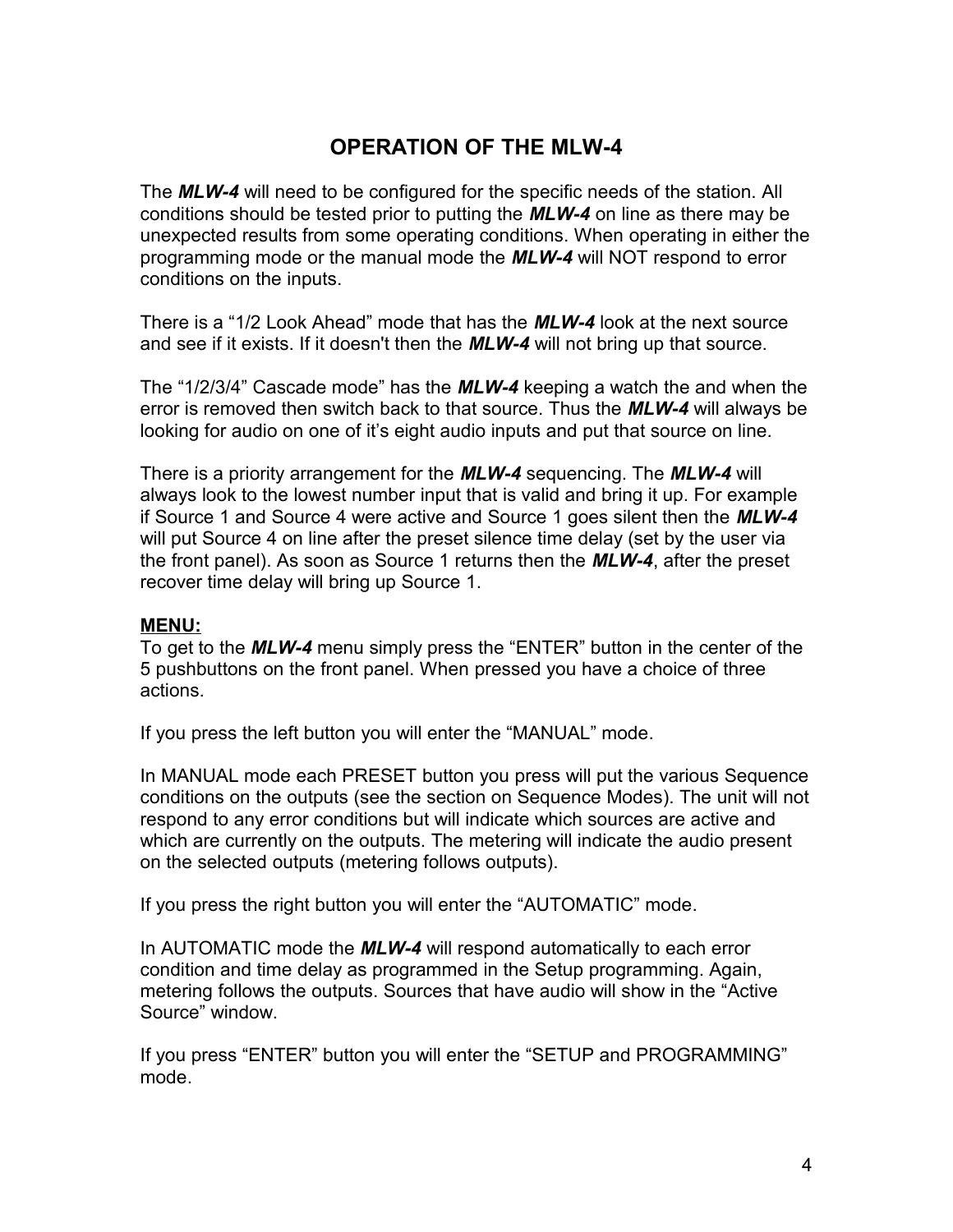In SETUP you can Exit by hitting the right button or enter Setup by pressing the left button. Setup has two menus. Menu "SETUP 1" lets you set the time delays (left button "Tds") or relay action (right button "Relays"). Pressing the "down" button will enter the "SETUP 2" menu.

Pressing the "<Tds" button allows you to setup the four time delays. Pressing the left button lets you set the silence action time delay. This is the time delay before the unit goes to an alternate lower priority source. Pressing the right button lets you set the "Recovery" time delays. This is the time delay before the *MLW-4* returns to another higher priority source. The "S2TD" is the time delay that Source 2 will be online before switching to Source 3 (Sequence 3 only – 1 second to 4 minutes and 30 seconds). Entering "0" turns off this function.

Pressing the "Relays>" button will tell the *MLW-4* how the relays react. In the "Silence" mode the 8 relays will indicate with source is active and which are silent. In the "Preset Number" mode the 8 relays will indicate which preset number is active. In Sequence 1 (mono mode) it will indicate which source is on line. In Sequence 2 (simple stereo mode) it will indicate which stereo source is on line following the channel fill pattern. In Sequence 3 it will indicate which stereo source is on line (regardless of channel fill).

Pressing the down button will put you into the setting of the "Channel Fill" time delays. This is the time delay in "Sequence 3" mode that allows a stereo source that is missing a channel to fill the missing channel with the existing working channel.

The "SETUP 2" menu is reached from the "SETUP 1" menu by hitting the down button. This will bring you to the SEQUENCE MODES.

#### **SEQUENCE MODES:**

The *MLW-4* (at this point) has 4 Sequence modes as follows:

*Sequence Mode 1* turns the *MLW-4* into a MONO source switcher. All inputs are treated as 8 mono sources with the source feeding BOTH outputs (left and right). If a source is missing, in a priority fashion then the next highest source is put into the outputs. The time delay actions apply (silence and recovery). In this mode the MLW-4 will attempt to keep an audio source on the outputs switching to the next highest priority audio source as it gets on line.

*Sequence Mode 2* turns the *MLW-4* into a simple Stereo switcher. The inputs are treated as 4 stereo inputs. Normally the first stereo input is put to the stereo outputs. If the right channel is missing the *MLW-4* will put the left channel into both outputs. If the left channel is missing the *MLW-4* will do nothing but replicate the stereo input with a missing channel. Again, the *MLW-4* will switch in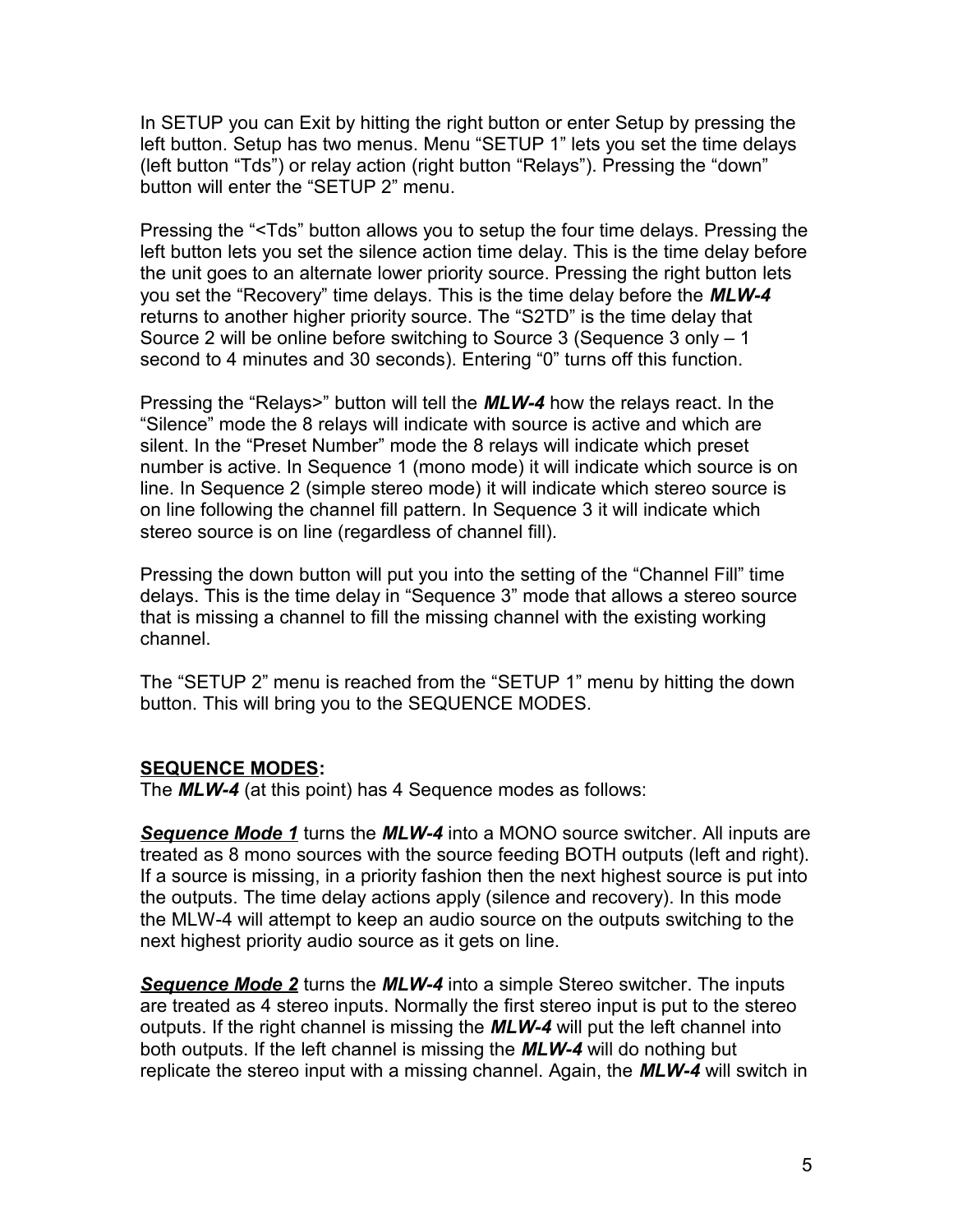a priority fashion to the next stereo source when the higher priority source is missing.

*Sequence Mode 3* turns the *MLW-4* into a common Stereo switcher (similar to the MLW-2). The inputs are treated as 4 stereo inputs however, audio channel fill is incorporated as well. This means that if a source is missing a channel the MLW-4 will put the channel with audio into both outputs after the Channel Fill time delay. If both channels are missing (silent) then the *MLW-4* will switch to the next highest priority stereo source after the programmed Silence time delay. This switching will keep occurring as sources appear or disappear.

*Sequence Mode 4* turns the *MLW-4* into a common Stereo switcher just as in Sequence Mode 3 above. The inputs are treated as 4 stereo inputs however, audio channel fill is NOT incorporated. The *MLW-4* will switch to a back-up source if one or both channels are missing.

If a higher priority source that was silent reappears then the *MLW-4* will switch to it after the Recovery time delay as expired. (Momentary higher priority source audio will not affect the recovery time delays. This prevents the *MLW-4* from returning to an unstable audio source).

Sequence 1 is recommended for MONO programming. Sequence 3 is recommended for STEREO programming.

Exiting the menu system is accomplished by either hitting the enter button or the up arrow until the "<MANUAL AUTOMATIC>" is seen in the LCD window. At this point the user should select either Manual or Automatic.

#### **LEVEL SETTING**

The *MLW-4* has input attenuators on each input From the factory they are set for unity gain through the unit. The meters will indicate a -10 with a +4 dBm input signal. Each input can be set for a different input level. The LEVEL SETTING lets you select which source you wish to attenuate and how much you wish to do. A unity gain is indicated by a 0 dB attenuation.

By changing the attenuation from 0 to a minus number will put in less input level attenuation up to 7 dB above unity. Changing the attenuation from 0 to a higher positive number puts in more attenuation, up to 12 dB below unit. Thus an input signal of -3 dBm would yield an output level of +4 dBm with the attenuator set to a - 7 dBm level (no attenuation is at a - 7 setting). Using the level set allows up to a 19 dB level difference for each audio input.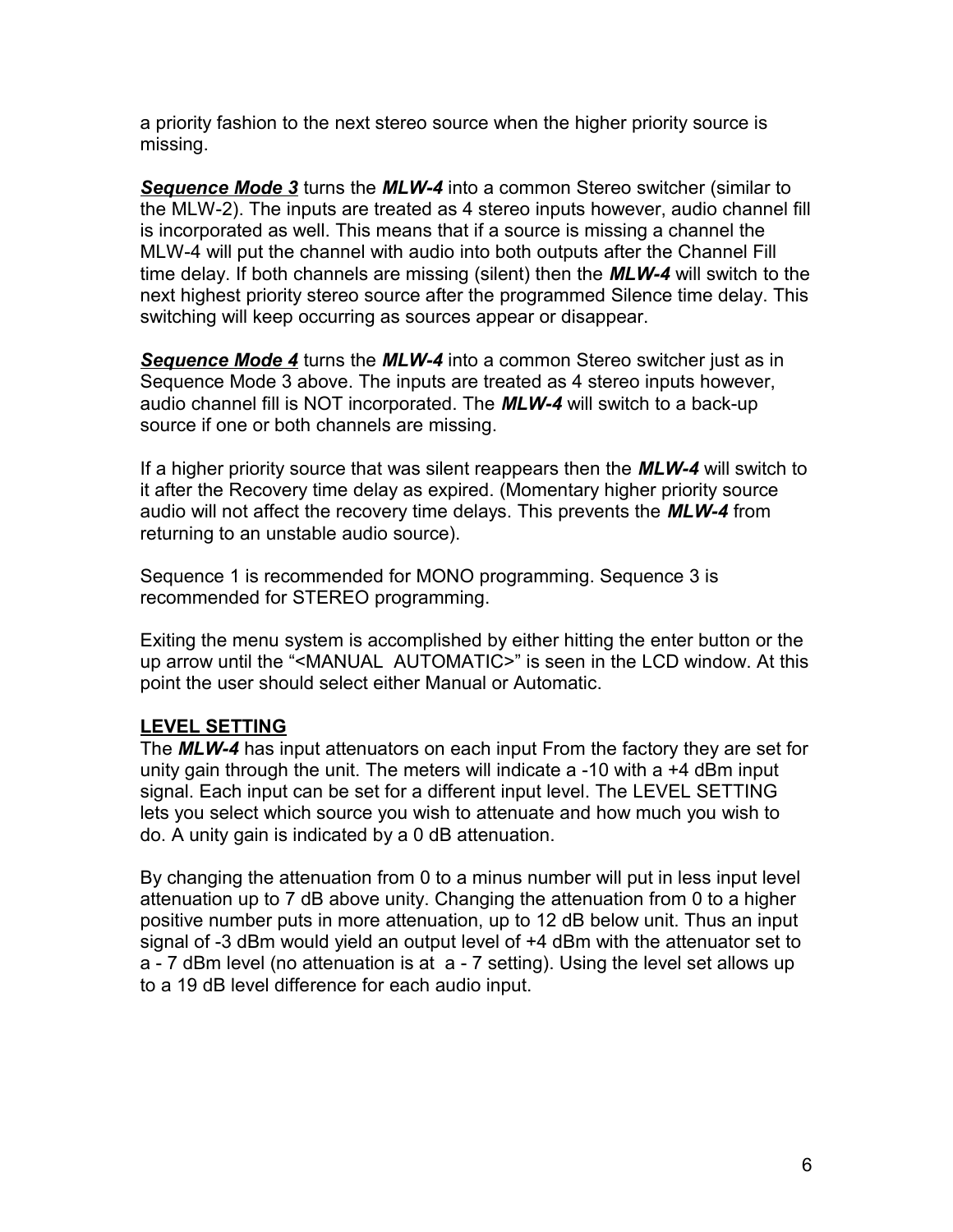#### **METERING**

The *MLW-4* metering is designed to indicate the **average** level of the selected output source. Typically the meter will read -10 when the input level matches +4 dBm.

#### **AUDIO MONITORING**

The front panel headphone jack provides the user with a handy way to quickly "QC" the source audio for all of the inputs on the *MLW-4*. Pressing the Preset button in Manual mode will change the selected source not only in the headphones but on the Primary and Secondary outputs as well). The Volume rotary pot only control the headphone audio level. Pressing the "MODE" button changes the balance in the headphones.

#### **REMOTE CONTROL**

Remote control of the *MLW-4* is detailed in the **MLW-4 REMOTE CONTROL GUIDE.** All inputs are TTL low active - non buffered. Care should be taken to minimize the length of the leads to the *MLW-4* for control functions, limiting the length to under 10 feet. The relay outputs are dry closure outputs and pull in when audio is PRESENT on the inputs or pull in to show which preset condition is on line.

#### **MLW-4 REMOTE CONTROL GUIDE**

The following is the pin-out for the *MLW-4* rear panel remote control. The inputs are TTL level, momentarily Ground to activate.

#### **PIN # FUNCTION PIN # FUNCTION**

1. GROUND 14. Put Preset 8 on line 2. Put Preset 7 on line 15. Put Preset 6 on line 3. Put Preset 5 on line 16. Put Preset 4 on line 4. Put Preset 3 on line 17. Put Preset 2 on line 5. Put Preset 1 on line 18. Source 8 ON relay 6. Source 8 ON relay 19. Source 7 ON relay 7. Source 7 ON relay 20. Source 6 ON relay 8. Source 6 ON relay 21. Source 5 ON relay 9. Source 5 ON relay 22. Source 4 ON relay 10. Source 4 ON relay 23. Source 3 ON relay 11. Source 3 ON relay 24. Source 2 ON relay 12. Source 2 ON relay 25. Source 1 ON relay 13. Source 1 ON relay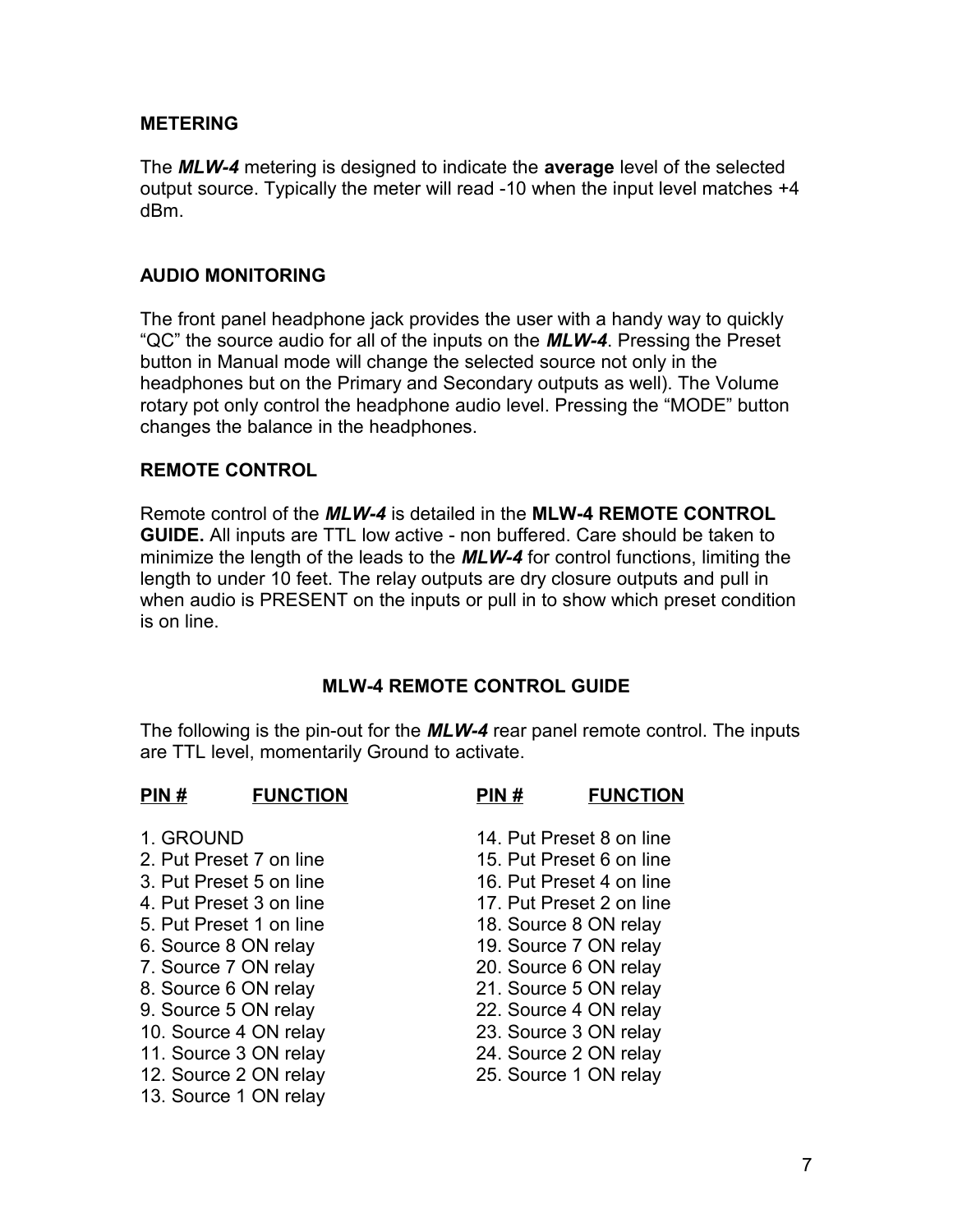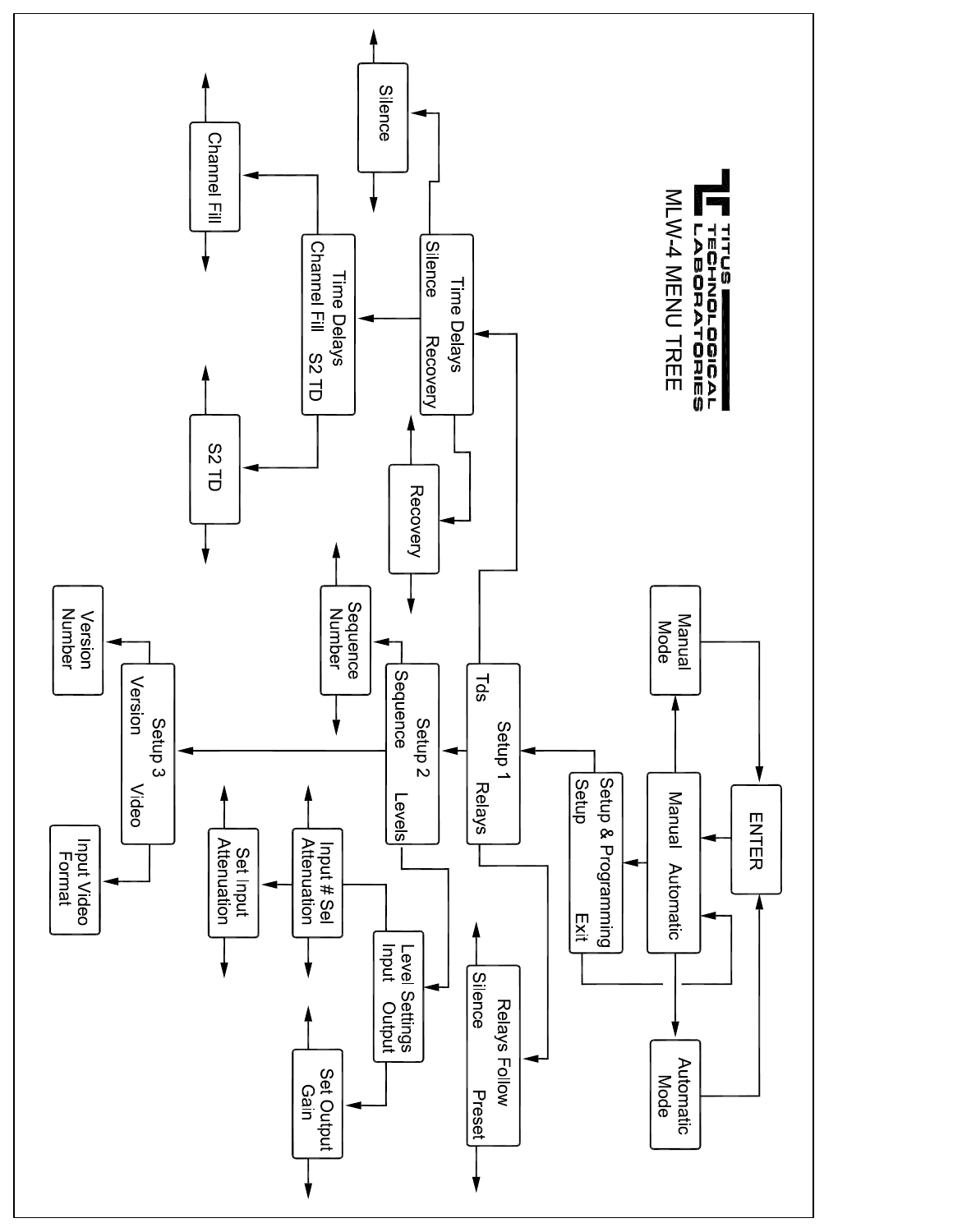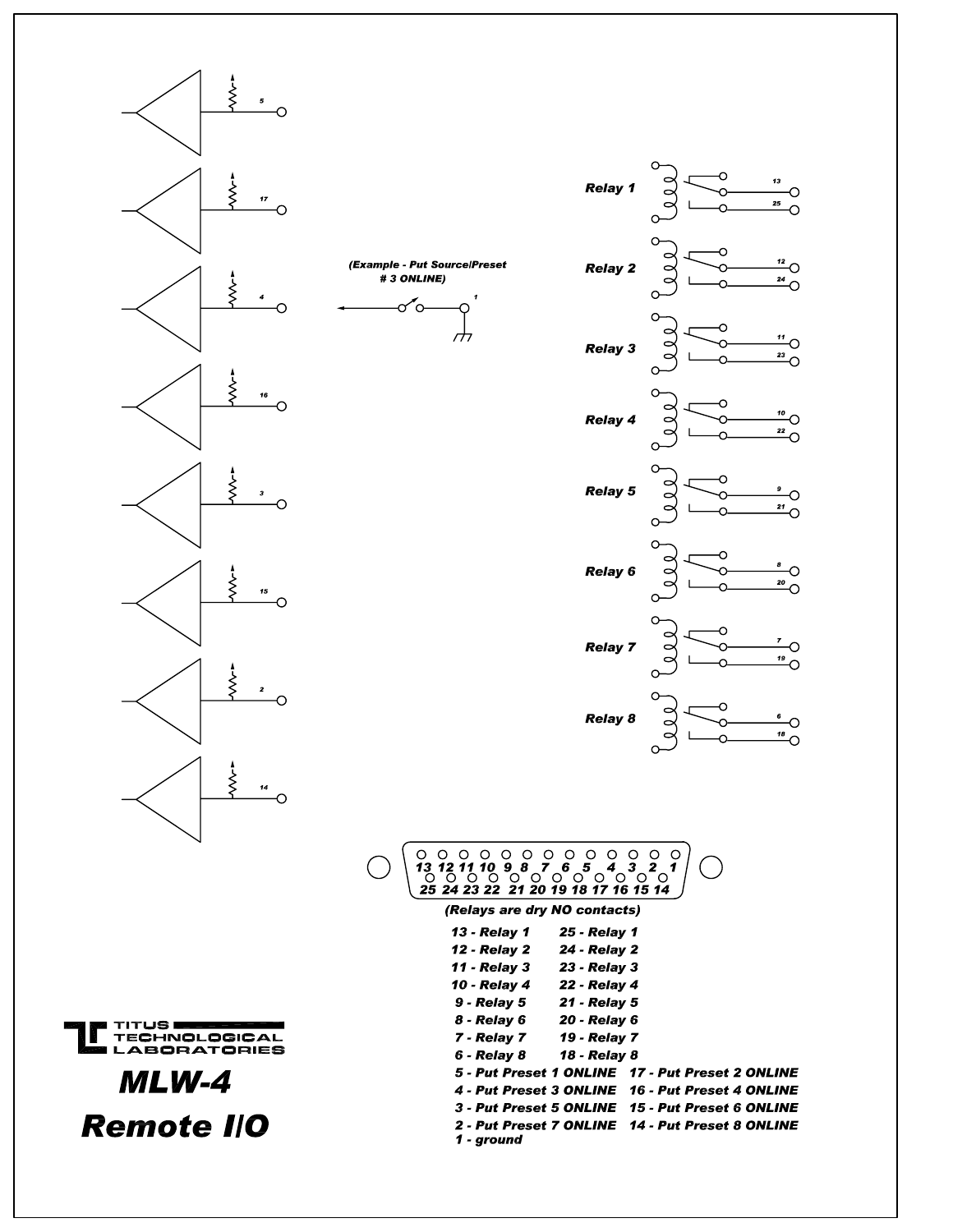# WEB OPERATIONS

The MLW-4 WEB CONTROL has its own embedded web site server. This web server includes all of the web pages necessary to interface between the internet and the sources that are being monitored and controlled. Once the appropriate IP address is selected in your web browser the first page displayed is the password page. You must enter the user name and the password prior to operating the *WEB REMOTE CONTROL.* Setting of the user name and the password are contained in the section on WEB Configuration. The user name "admin" and password "admin" allows administrative access to the device server configurations. The user name "tweb" with password of "tweb" allow end user access only to the web functions.

The web server in the MLW-4 is set up as a DHCP device. It will be looking for an address assignment from your router or system management. To find the IP address for the MLW-4, plug it into your network router. After a minute load the Device Discovery program into your computer and run it. This utility will find the IP address for your MLW-4. DO NOT try to access the MLW-4 web server from this utility. Only use it to find the IP address.

Type the IP address into your browser address bar. You will be prompted for the USER NAME and PASSWORD. Enter the ones given above. At this point you will see the MLW-4 control page on your browser.

On this page you can monitor the same functions that appear on the front of the MLW-4 such as which source is feeding which output, which sources have audio and which are silent, and the PRESET number. Clicking on one of the preset number buttons will have the MLW-4 change the preset it is operating under. This preset number will be different for the different sequence numbers you set during the programming. The MLW-4 will not bring up a source that doesn't have audio so if you click on a dead source preset, the outputs will not try to put the dead audio onto the outputs.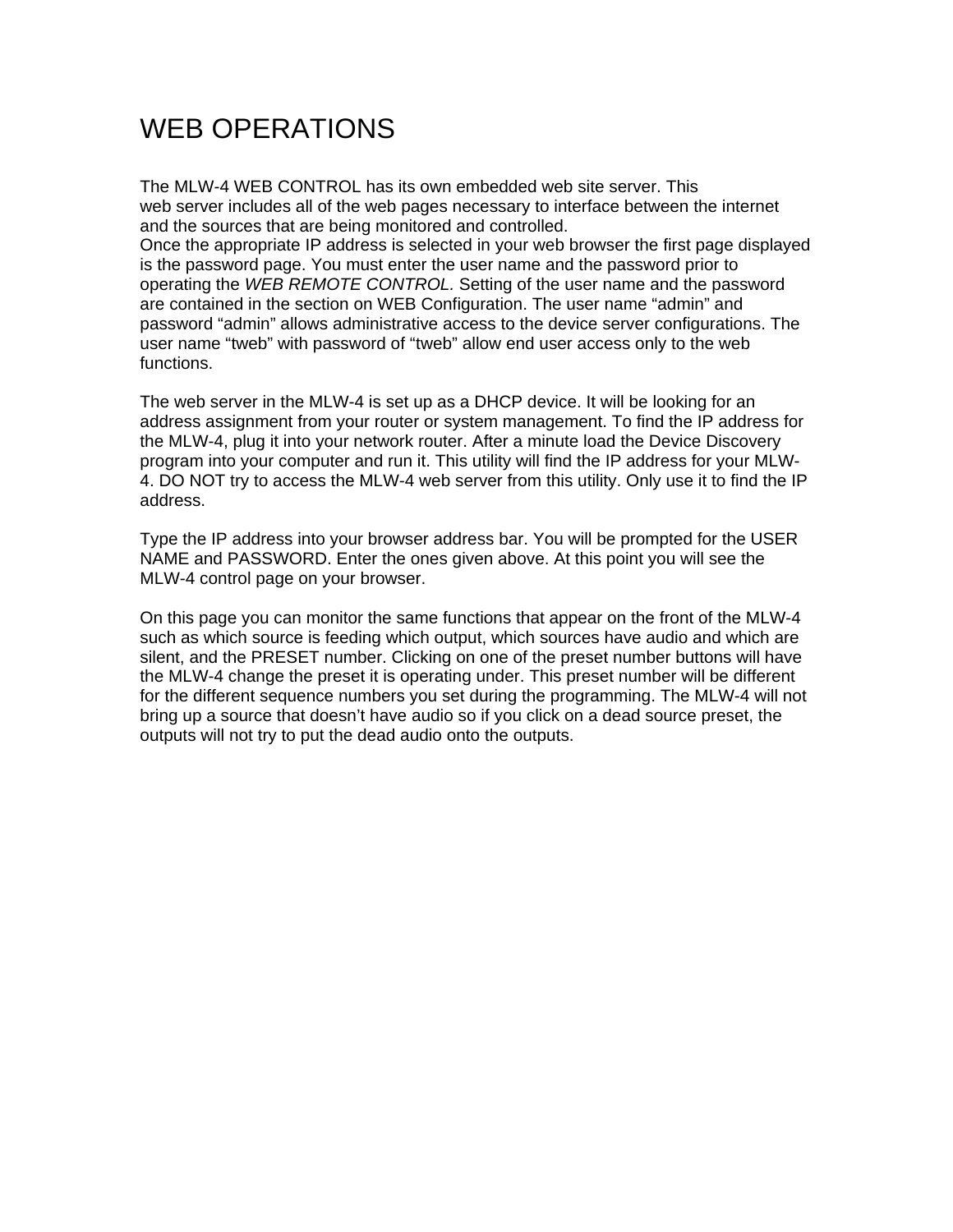## WEB CONFIGURATION

The MLW-4 WEB CONTROL uses the DIGI International embedded device server as a means of communicating with the internet or a LAN. This section describes some of the basic features of this powerful device server.

**NOTE:** SOME SETTINGS CAN RESULT IN THE MLW-4 WEB CONTROL CEASING TO FUNCTION PROPERLY. *DO NOT CHANGE ANY SETTINGS* WITHOUT UNDERSTANDING HOW THESE CHANGES WILL AFFECT PROPER OPERATION OF THIS UNIT.

To reach the device server web configuration page in your browser address window type in the IP address followed by "/home.htm". *LOGIN:* The username and password are required to make access or make any changes to the MLW-4 WEB CONTROL*.* The default *ADMINISTRATIVE* USERNAME for the MLW-4 WEB CONTROL series is: "**admin**" in small letters. The default PASSWORD is "**admin**" as well.

*HOME:* The HOME page gives a summary of the IP Address and the MAC address for this device server. Do not attempt to make changes to this page. Selections from this page are Configuration or Administration.

Configuration Functions

*Configuration NETWORK:* This is a series of 3 pages selected by clicking on the bottom tab. The IP SETTINGS allow you to select whether you want to force an IP address or use DHCP for the selection. The default is letting the DHCP server assign an IP address to the MLW-4 WEB CONTROL*.*

*Configuration NETWORK SERVICE SETTINGS:* On this page you can select which services you desire for the *WEB REMOTE CONTROL.* The only services actually needed are "Enable Network Management Protocol (SNMP)" and "Enable Web Server (HTTP)". Do not change the port settings as these are the standard ports for these services.

*Configuration ADVANCED NETWORK SETTINGS:* Do not make changes to this page.

*Configuration SERIAL PORTS:* This page allows you to make minor changes to the way the device server handles internal data from the access port. Clicking on the "PORT1" will bring you to the port settings page. The default settings should be maintained. These are "TELNET PORT" enabled (checked) at port number 2001, "RAW TCP ACCESS" enabled (checked) at port number 10001, and "SECURE SOCKET ACCESS" enabled (checked) at port number 2601. Do not change the profile or the TCP client settings from the factory default. *Configuration SERIAL PORTS – BASIC SERIAL SETTINGS:* This page should not be changed from the factory settings of 57600 baud, 8/N/1/N. This is an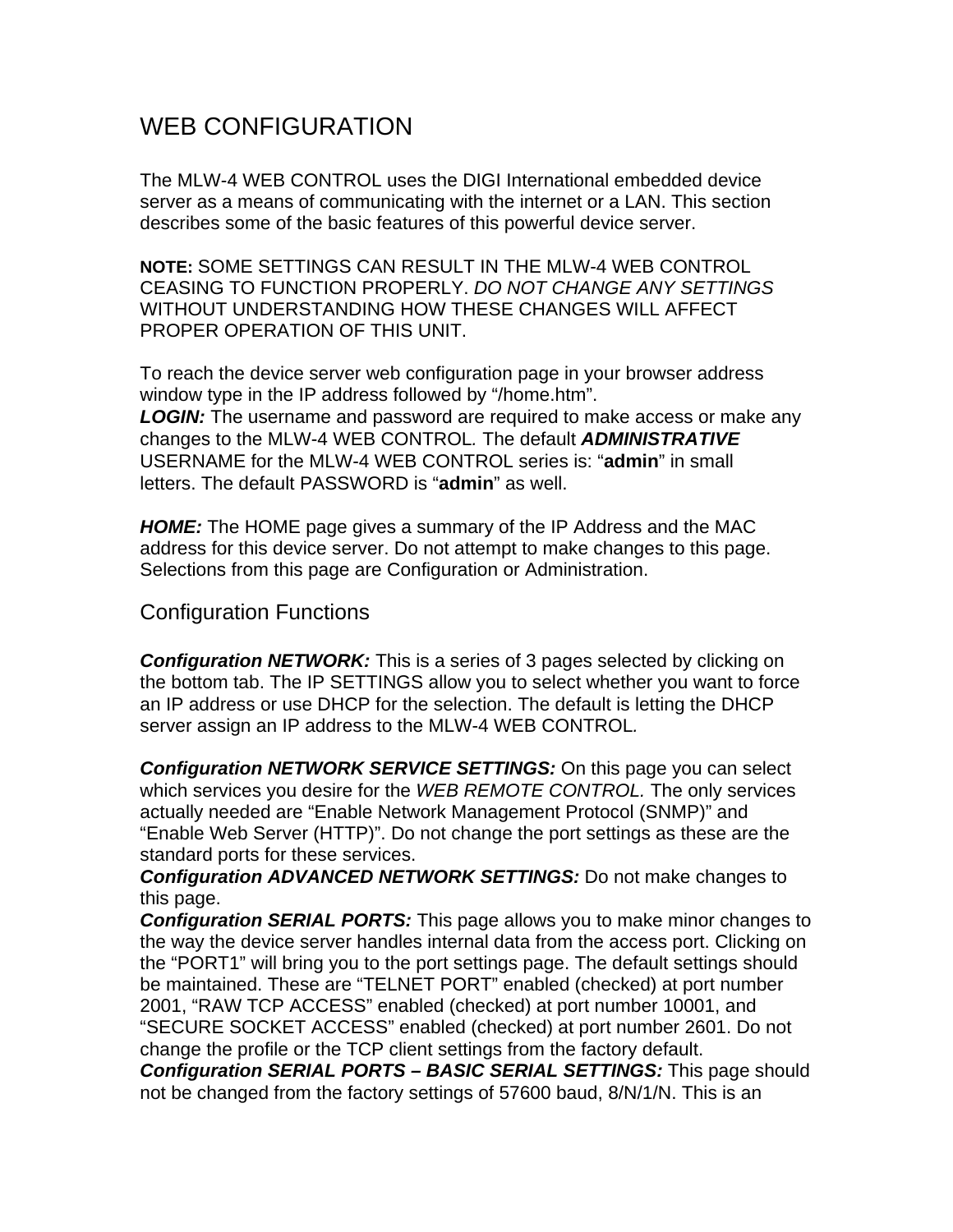internal serial data bus and is NOT any port on the MLW-4 WEB CONTROL*!* That serial port is not addressable and is fixed.

*Configuration SERIAL PORTS –ADVANCED SERIAL SETTINGS:* No changes should be made to this page. All of the settings are unchecked.

*Configuration GPIO:* This page selects the direction of the internal alarm bus. *:* No changes should be made to this page. Any other selection will result in damage to the *WEB REMOTE CONTROL!*

*Configuration – ALARMS CONFIGURATION:* If you wish to be notified by email and/or SNMP when an alarm occurs then select the "Enable alarm notifications" check box. Then enter the SMTP IP address (the IP address of your email server) and the email "from" address. (May or may not be implemented) *Configuration – ALARMS CONDITIONS:* This section is where you specifically assign which alarm goes to which email address and with what alarm message. BE CAREFUL WHEN YOU MAKE CHANGES. THE ORDER OF THE ALARMS IS SPECIFIC TO HOW THEY ARE INTERNALLY ADDRESSED BY THE "TRIGGER" VALUES. Checking the box next to the alarm number will enable that alarm to send email and SNMP alarms. Click on the alarm number and you are presented with the conditions under which the alarm will be sent.

The GPIO trigger states are factory set for the 5 bit binary number representing the decimal number of the alarm. Do not change these settings. "Send Alarm Based on GPIO States" should be checked. "Serial Pattern" should NOT be checked. "Alarm Destinations Send Email" should be checked if you want email notification of a specific alarm. Type in the information for the recipient, the CC recipient, the priority of the email, and the subject line. The subject line is the alarm specific information you want your email recipient to get. For example, "Transmitter Audio Missing" could be a subject. There is no body to the alarm email messages. "Send SNMP trap to following destination when alarm occurs" is checked if you want to enable the SNMP alarm trap for this alarm. The destination address is selected in the "Configuration – Systems" section below. Repeat this process for each alarm. **REMEMBER TO HIT THE "APPLY" BUTTON TO SAVE THE SETTINGS!**

*Configuration – SYSTEM:* This brings up the system device settings. You can make changes to this page to identify the device server to something different. **DO NOT CHANGE THE DEVICE ID. DOING SO WILL MAKE THE** *WEB REMOTE CONTROL* **NON-FUNCTIONAL.**

#### *Configuration – SYSTEM-Simple Network Management Protocol (SNMP) Settings:*

This is the area where the SNMP IP address and configuration is set. It is recommended that no client be able to "SET" in the device server. There are no user settable SNMP conditions on this device server.

*Configuration – REMOTE MANAGEMENT - CONNECTIONS:* There should be nothing checked on this page.

*Configuration – REMOTE MANAGEMENT – SECURITY:* One nice feature of the MLW-4 WEB CONTROL is the extensive security features. On this page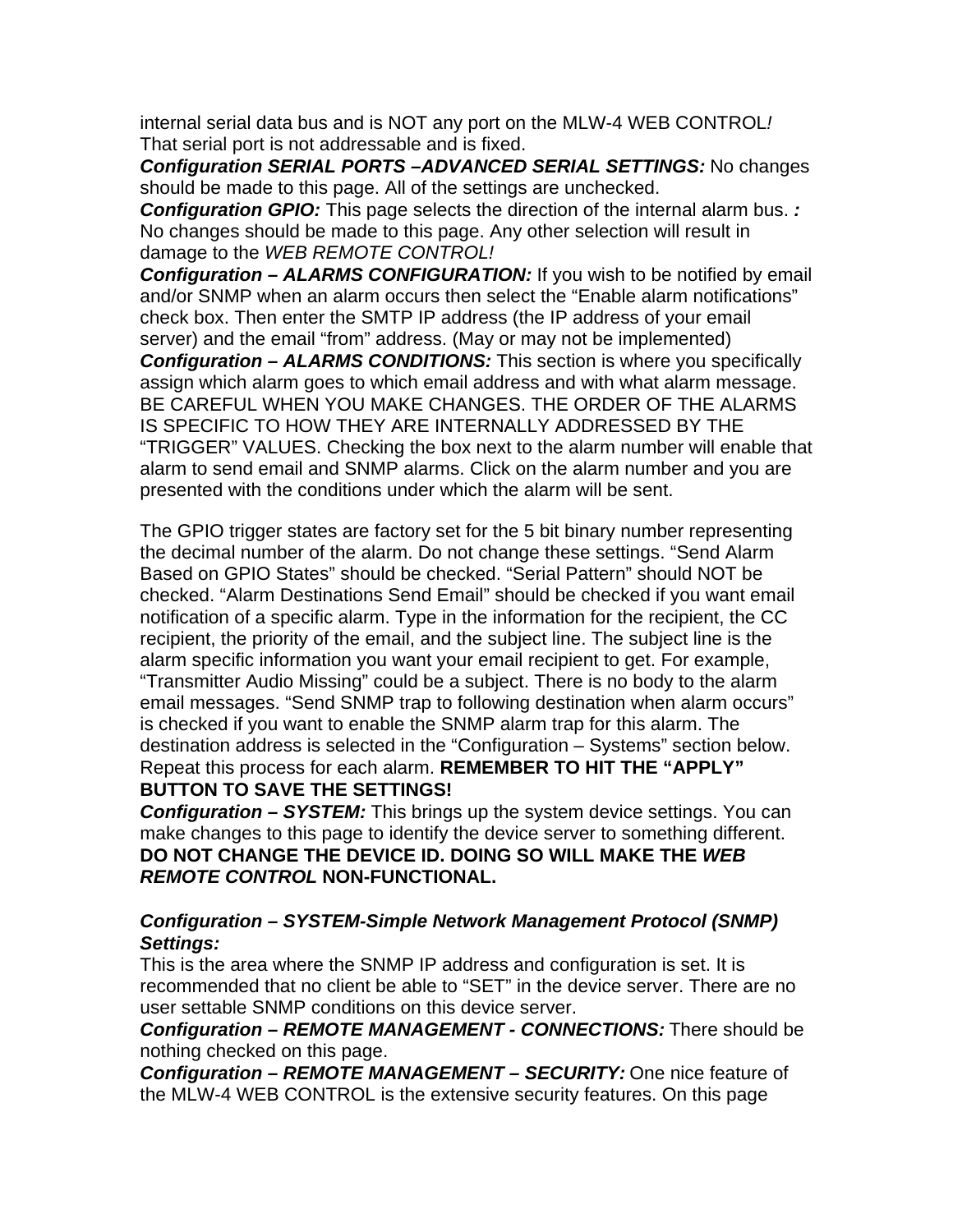you can select the level and degree of SSL you wish to incorporate into this unit. *Configuration – REMOTE MANAGEMENT – ADVANCED:* Normally the default settings for this page are sufficient to maintain adequate connections between the *WEB REMOTE CONTROL* and a user.

*Configuration – USERS:* This area is where you can designate two users for the *WEB REMOTE CONTROL.* Select a user and the level of access that use has to this device server, not the MLW-4 WEB CONTROL*!* Normally a system administrator will need access to all of the functions of the device server and should have administrator privileges. A non administrator user only needs access to the web server part which incorporates the functions of the *WEB REMOTE CONTROL.* Each user has a password and privileges. It is recommended that the administrator have administrator privileges and his/her own username and password and all of the other users share the same username and password. Remember that no serial configuration is performed on the device server! Do not change any serial settings!

*Configuration – Serial Ports:* Displays information relative to the internal serial port.

*Configuration – Connections:* Shows the IP address of the currently connected user.

#### Administration Functions

*Administration – FILE MANAGEMENT:* This area is where the device server stores the working pages for the MLW-4 WEB CONTROL*.* DO NOT CHANGE ANY FILE OR TRY TO UPLOAD ADDITIONAL FILES! DOING SO WILL MAKE THE *WEB REMOTE CONTROL* NON-FUNCTIONAL.

*Administration – SYSTEM INFORMATION:* This is a handy area to see how the device server is working. Remember that the device server is only the window between the MLW-4 WEB CONTROL *and the outside internet world.* Within this area you can see how long the device server has been online and the TCP and IP statistics and packet information.

*Administration – REBOOT:* Rebooting the device server will not cause damage to the MLW-4 WEB CONTROL but also really doesn't do anything that a total power recycling of the *WEB REMOTE CONTROL* wouldn't do better as it only resets one small area of the whole device.

*Administration – BACKUP/RESTORE:* No changes to this page are necessary.